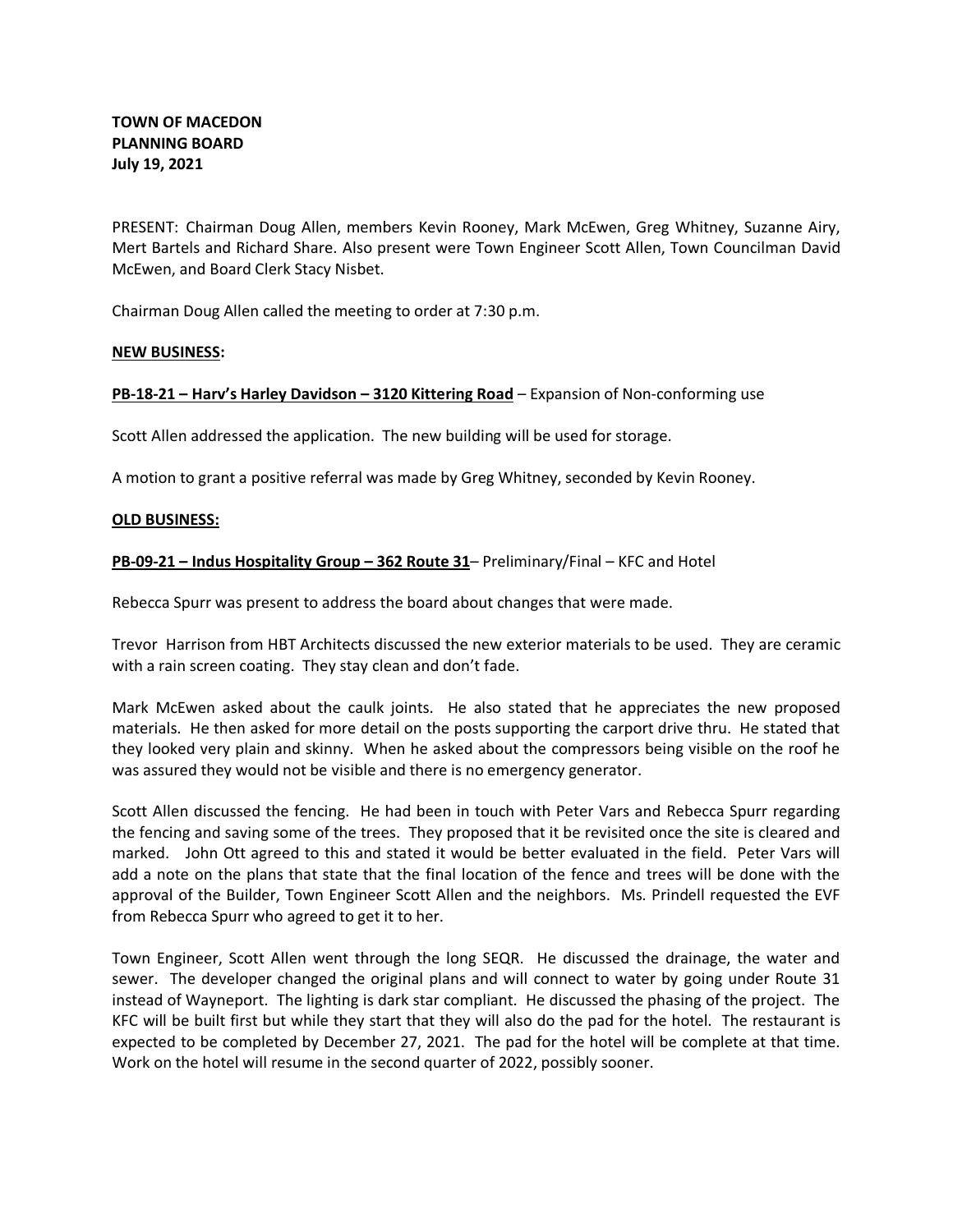Ms. Prindell asked about tractor trailers and delivery trucks being able to turn around in the parking lot. Rebecca stated that the study that they do showed sufficient space for these vehicles to maneuver.

A motion was made by Mert Bartels to issue a negative declaration on SEQRA, seconded by Kevin Rooney. All in favor; motion carried.

Peter Vars spoke to the fact that Jett Metha is local and takes great pride in his buildings and businesses. Indus has really listened to the people of the town and worked hard to make changes, such as moving the KFC, adding more trees and fencing. As well as the material of the building.

The following conditions will be required as agreed to by all present:

- The final limits of the proposed 6' fence will be determined in the field based on a meeting with the Town Engineer, Adjacent Residents and the Owner/Builder, once clearing and grading activities have been completed.
- Lawn areas will be maintained to the pavement line along the NYS Route 31 frontage.
- The sizing of the support column coverings on the porte-cochere will be increased to appear more substantial visually
- Subject to the Engineers letter dated 6/30/21
- Screening study of the rooftop units to be provided to the Town Engineer to demonstrate that rooftop HVAC, Venting and other mechanical equipment will not be visible.
- KFC to provide air scrubbing mechanism on exhaust hood outlet to control odors
- Contingent upon approval from NYSDOT from the traffic study

Chad Moulton asked if residence will be able to connect to the sewer. Scott Allen said that would be a good time to do it and they could talk at a later date after the meeting.

A motion was made by Kevin Rooney for site plan approval based on the conditions recorded above by the Clerk, seconded by Mert Bartels. All in favor; motion carried.

Macedon Town Supervisor Kim Leonard, who was present via Zoom, thanked the Planning Board and the engineers and architects who represent the Indus group for really listening to the concerns of the residents and implementing changes.

## **MINUTES:**

Mert Bartels made a motion to approve the 06/07/21 and 06/21/21 minutes, seconded by Greg Whitney. All in favor; motion carried.

Greg Whitney made a motion to approve the 07/07/21 minutes, seconded by Kevin Rooney. All in favor; motion carried.

## **ADJOURNMENT:**

A motion to adjourn the meeting was made by Kevin Rooney, seconded by Greg Whitney. All in favor meeting adjourned at 8:50 p.m.